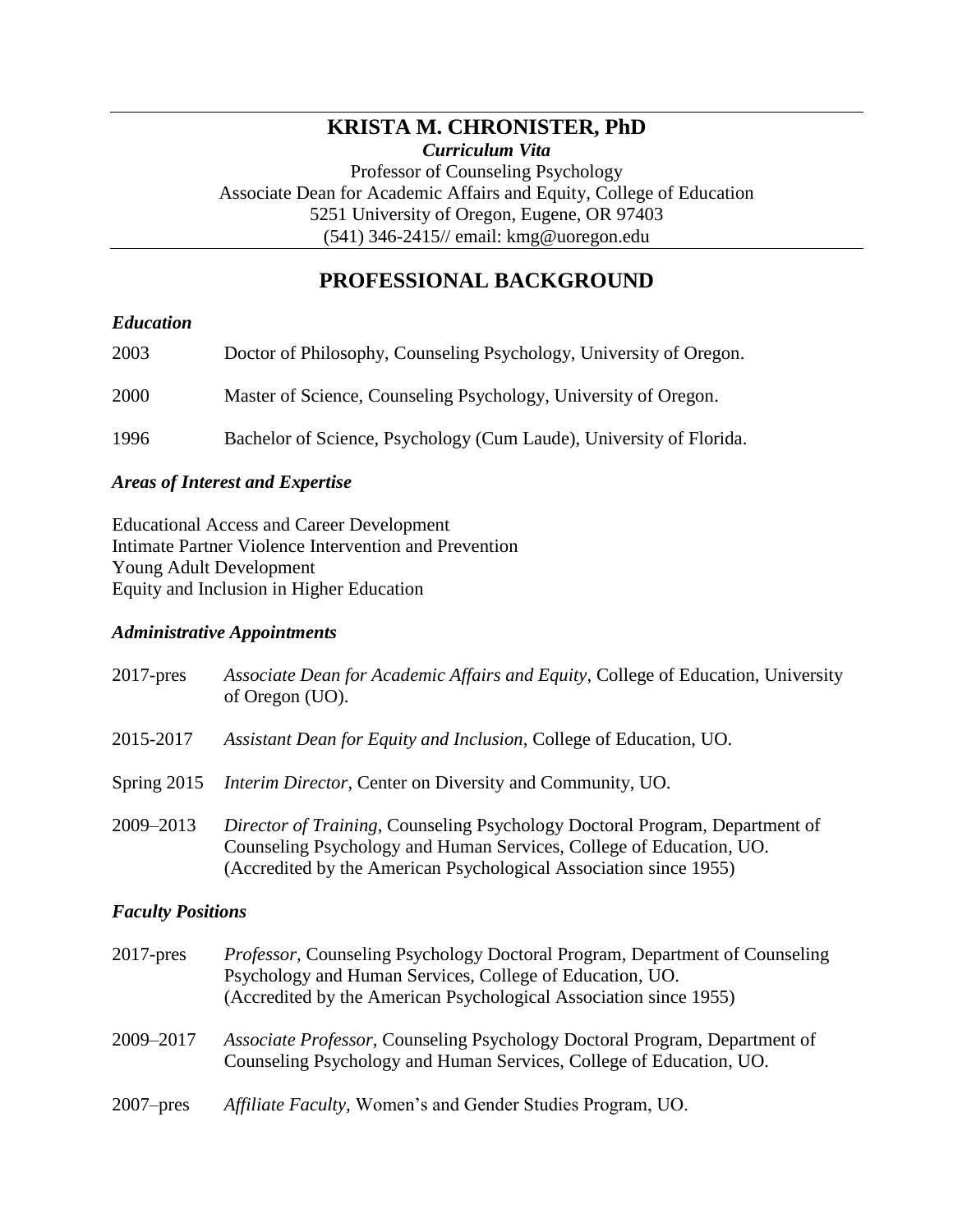2007–pres *Affiliate Faculty*, Ethnic Studies Program, UO. 2003–2009 *Assistant Professor*, Counseling Psychology Doctoral Program, Department of Counseling Psychology and Human Services, College of Education, UO. (Accredited by the American Psychological Association since 1955)

#### *Research Positions*

- 2015-pres *Research Director,* ACCESS in Prisons A research collaboration with the Federal Bureau of Prisons, Female Offender Branch in Washington, DC that involves using an experimental trial to test the effects of my ACCESS intervention [Chronister, 2006; Advancing Career Counseling and Employment Support for Survivors] on improving female offender vocational and cognitive outcomes linked with decreased recidivism post-release.
- 2004–pres *Research Scientist*, Prevention Science Institute, UO.
- 2003–pres *Research Director*, ACCESS in Shelters A 15-year research collaboration with Womenspace in Lane County, OR [the only domestic violence services agency in Lane County] to test the effectiveness of my ACCESS intervention [Chronister, 2006; Advancing Career Counseling and Employment Support for Survivors] on female intimate partner violence survivors' vocational, mental health, and revictimization outcomes.

## **AWARDS AND HONORS**

#### *Research*

| 2014 | Emerging Leader Award, Committee on Women in Psychology Leadership,          |
|------|------------------------------------------------------------------------------|
|      | American Psychological Association.                                          |
| 2014 | Mentoring Leadership Award, Committee on Women in Psychology, American       |
|      | Psychological Association.                                                   |
| 2014 | Outstanding Major Contribution Award for 2013, The Counseling Psychologist,  |
|      | Vocational psychology and corrections.                                       |
| 2010 | Loan Repayment Program – Competitive Renewal for Clinical Research Award,    |
|      | National Institutes of Health.                                               |
| 2009 | Fritz and Linn Kuder Early Career Scientist/Practitioner Award, Society of   |
|      | Counseling Psychology, American Psychological Association.                   |
| 2009 | Psychologist of the Year, Lane County Psychologists' Association, Oregon.    |
| 2008 | Loan Repayment Program – Competitive Renewal for Clinical Research Award,    |
|      | National Institutes of Health.                                               |
| 2008 | Many Faces of Counseling Psychology Early Career Scientist Award, Society of |
|      | Counseling Psychology, American Psychological Association.                   |
| 2007 | Certificate of Commendation and Finalist, Emerging Scholar Award, American   |
|      | Association of University Women.                                             |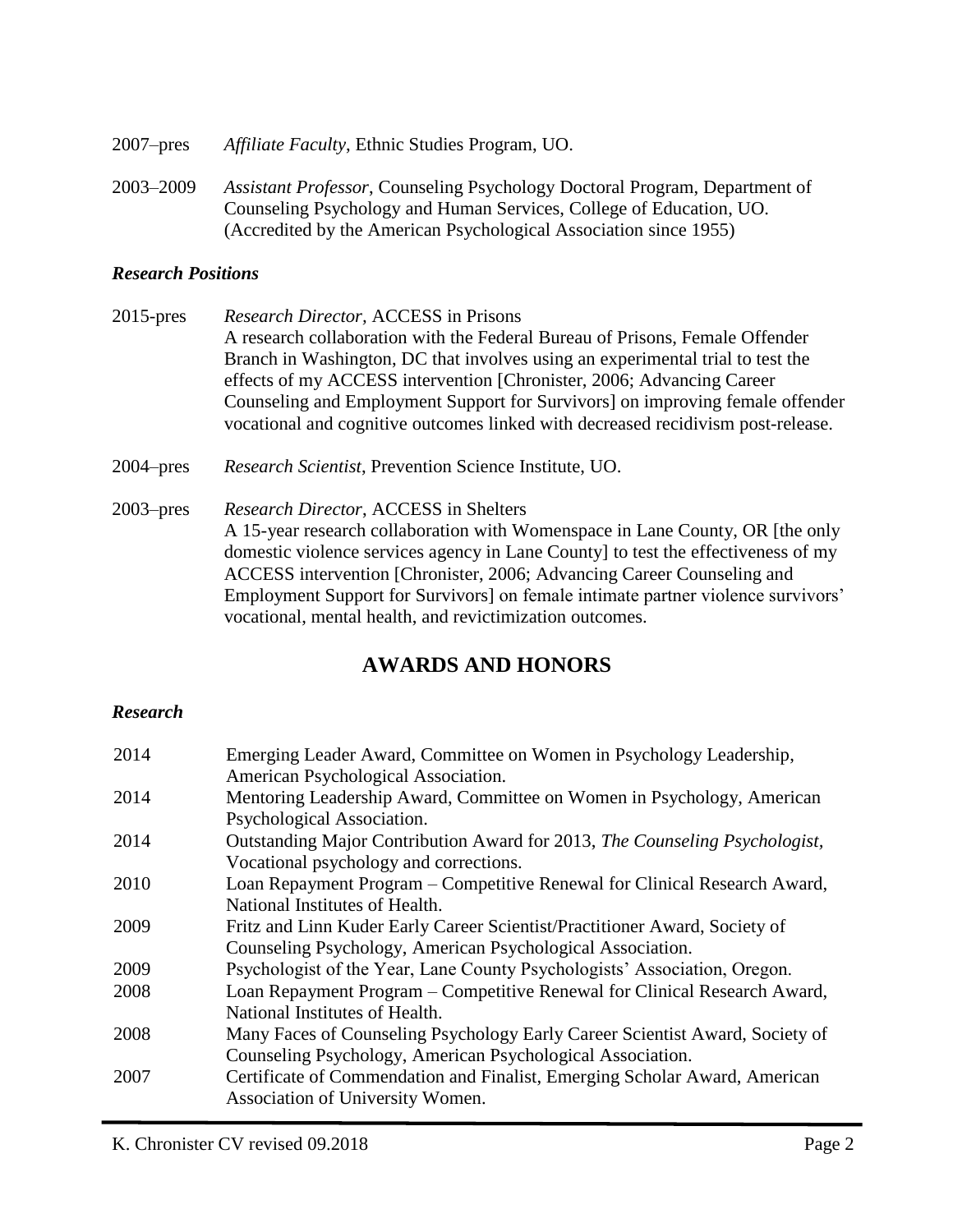| 2006 | Loan Repayment Program, Extramural Clinical Research Award, National      |
|------|---------------------------------------------------------------------------|
|      | Institutes of Health.                                                     |
| 2006 | Fellow, Summer Institute on the Conduct of Randomized Clinical Trials for |
|      | Behavioral Interventions, National Institutes of Health.                  |

## *Advising, Teaching, and Service*

| Mentoring Leadership Award, Committee on Women in Psychology, American        |
|-------------------------------------------------------------------------------|
|                                                                               |
| Director of Graduate Studies Excellence Award, Graduate School, University of |
|                                                                               |
| Nominated, Kenneth and Mamie Clark Ethnic Minority Graduate Student           |
| Mentoring Award, American Psychological Association.                          |
| Excellence in Diversity Award, College of Education, University of Oregon.    |
| Laurel Research Faculty Mentoring Grant, Center for the Study of Women in     |
| Society, University of Oregon.                                                |
|                                                                               |

## *Additional Educational and Professional Development*

| 2014 | On the Road to Social Transformation: Utilizing Cultural and Community Strengths<br>to End Domestic Violence Training, Alianza National Latino Alliance for the<br>Elimination of Domestic Violence, Eugene, OR, United States. (March - 14 hours) |
|------|----------------------------------------------------------------------------------------------------------------------------------------------------------------------------------------------------------------------------------------------------|
| 2014 | Motivational Interviewing Training, Prevention Science Institute, Portland, OR,<br>United States. (February $-8$ hours)                                                                                                                            |
| 2013 | Couples Therapy Training, Gottman Institute Level I, CMI Education Institute,<br>Portland, OR, United States. (October - 16 hours)                                                                                                                 |
| 2009 | Professional Language Development, Centro Panamericano de Idiomas Language<br>School, Spanish Language Studies Program, Flamingo Beach, Costa Rica. (July)                                                                                         |
| 2009 | Professional Language Development, San Jose El Viejo Language School, Spanish<br>Language Studies Program, Antigua, Guatemala. (June-July)                                                                                                         |
| 2008 | Faculty Study Trip on Immigration, University of Oregon College of Education and<br>Inter-American University Studies Institute, Querétaro, Oaxaca, and Mexico City,<br>Mexico. (August)                                                           |
| 2008 | Public Policy Advocacy Training, Public Interest Directorate, American<br>Psychological Association, Bethesda, Maryland, United States. (February)                                                                                                 |
| 2007 | Professional Language Development, Bridge Linguatec Language School, Spanish<br>Language Studies Program, Santiago, Chile. (June-July)                                                                                                             |
| 2006 | Summer Institute on the Conduct of Randomized Clinical Trials for Behavioral                                                                                                                                                                       |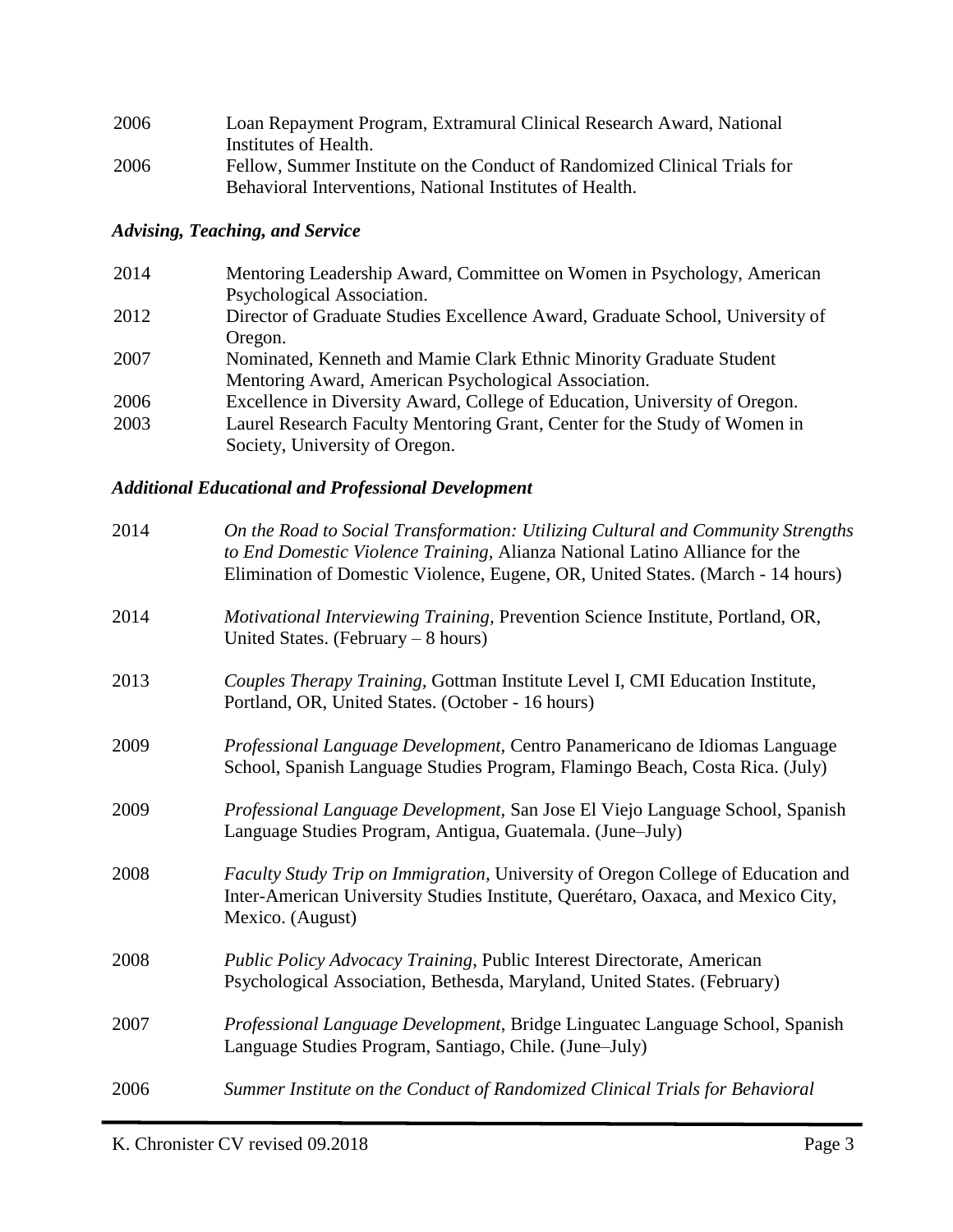*Interventions*, Office of Behavioral and Social Sciences Research, National Institutes of Health. (July)

## *Professional Credentials*

Licensed Psychologist, State of Oregon (License #1812)

## *Language Facility*

Spanish competency (speaking, reading, writing)

# **SCHOLARSHIP**

## *Refereed Journal Articles*

(\* Graduate student co-authors are italicized)

- Chronister, K. M., Stormshak, E., DeGarmo, D., Caruthers, A., Stapleton, J., & Falkenstein, C. A. (Manuscript under review). The impact of substance use on parent-young adult relationships from middle school to emerging adulthood.
- Chronister, K. M., Linville, D., Vargas, K.\*, & Baraga, F.\* (Manuscript under review). Validation of a theory of critical consciousness development with partner-violence survivors.
- Chronister, K. M., Stormshak, E., DeGarmo, D., Caruthers, A., Stapleton, J., & Falkenstein, C. (2018). The impact of substance use on parent-young adult relationships from middle school to emerging adulthood. *Journal of Child and Adolescent Psychology*. Manuscript in press.
- Chronister, K. M., Luginbuhl, P., Ngo, C., Downey-McCarthy, R., Wang, J., Barr, L., Aranda, C., & Harley, E. (2018). The individual career counseling needs and experiences of female survivors of partner violence. *Journal of Employment Counseling*. doi: 10.1002/joec.12077
- Stormshak, E., DeGarmo, D., **Chronister, K.M.**, & Caruthers, A. (2018). The impact of familycentered prevention on self-regulation and subsequent long-term risk in emerging adults. *Prevention Science.* Available on-line at <https://link.springer.com/content/pdf/10.1007%2Fs11121-017-0852-7.pdf>
- *Chitkara-Barry, A.*, & **Chronister, K.M.** (2015). Identifying male victims of partner abuse: A review and critique of screening instruments. *Partner Abuse, 6*(4), 442-460.
- *Marsiglio, M.C.*, **Chronister, K.M.**, Gibson, B. & Leve, L. (2014). Examining the link between trauma and delinquency among juvenile girls: A longitudinal study. *Journal of Child and Adolescent Trauma, 7*, 217-225.
- *Lantrip, K., Luginbuhl, P.*, **Chronister, K.M.**, & Lindstrom, L. (2014). Broken dreams: The impact of domestic violence on older women's career development. *Journal of Family Violence, 30,* 591-605.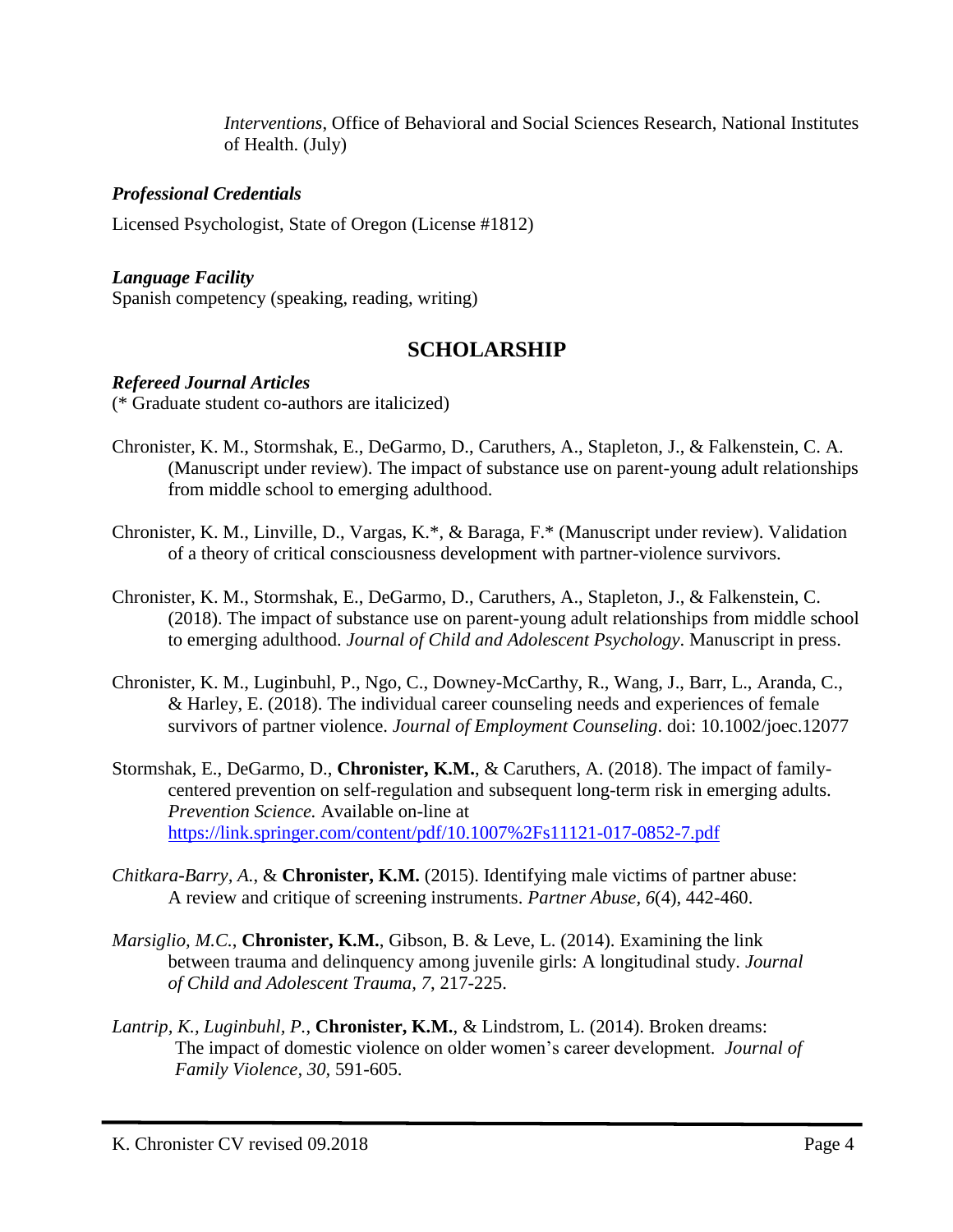- *Medlock, E.*, **Chronister, K.M.**, Forrest, L., & *Brown, L.* (2013). OPTIONS for preparing inmates for community re-entry: An employment preparation intervention. *The Counseling Psychologist*, *41*, 990-1010*.*
- **Chronister, K.M.**, *Marsiglio, M.C.*, Linville, D., & *Lantrip, K.* (2013). The influence of dating violence on adolescent girls' educational experiences and key relationships: A grounded theory. *The Counseling Psychologist*, *42*, 374-405.
- *Gonzales, G.*, **Chronister, K.M.**, & Linville, D. (2012). Experiencing parental violence: A qualitative examination of men's resilience. *Psychology of Violence, 2,* 90–103*.*
- **Chronister, K.M.**, *Harley, E., Aranda, C., Barr, L.,* & *Luginbuhl, P.* (2012). Communitybased career counseling for women survivors of intimate partner violence: A collaborative partnership. *Journal of Career Development*, *39*(6), 515–539.
- **Chronister, K.M.**, & Davidson, M.M. (2010). Promoting distributive justice for domestic violence survivors with group intervention. In. A. Singh & C. Salazar (Eds.), *Social justice in group work: Practical interventions for change (pp. 115–123). New York:* Routledge.
- Linville, D., **Chronister, K.M.**, Dishion, T.J., Todahl, J., & Miller, J., Shaw, D., & Wilson, M. (2010). A longitudinal analysis of parenting practices, couple satisfaction, and child behavior problems. *Journal of Marriage and Family Therapy, 36* (2), 244–255*.*
- **Chronister, K.M.**, & Davidson, M.M. (2010). Promoting distributive justice for domestic violence survivors with group intervention. *Special Issue of Journal for Specialists in Group Work, 35*, 115–123*.*
- **Chronister, K.M.**, Brown, C., Wettersten, K.B., O'Brien, K.M., *Burt, M., Falkenstein, C.,*  & *Shahane, A.A.* (2009). Domestic violence survivors: Perceived career supports and barriers. *Journal of Career Assessment*, *17*, 116–131.
- **Chronister, K.M.**, Linville, D., & *Palmer, K.* (2008). Domestic violence survivors' access of career counseling services: A qualitative investigation. *Journal of Career Development, 34*, 339–361.
- **Chronister, K.M.** (2007). Contextualizing women domestic violence survivors' economic and emotional dependencies. *The American Psychologist, 62*(7), 706–708.
- **Chronister, K.M.** (2006). The intersection of social class and race in community intervention research with women domestic violence survivors. *American Journal of Community Psychology, 37*(3–4), 175–182.
- **Chronister, K.M.**, & McWhirter, E.H. (2006). An experimental examination of two career counseling programs for battered women. *Journal of Counseling Psychology, 53*, 151–164.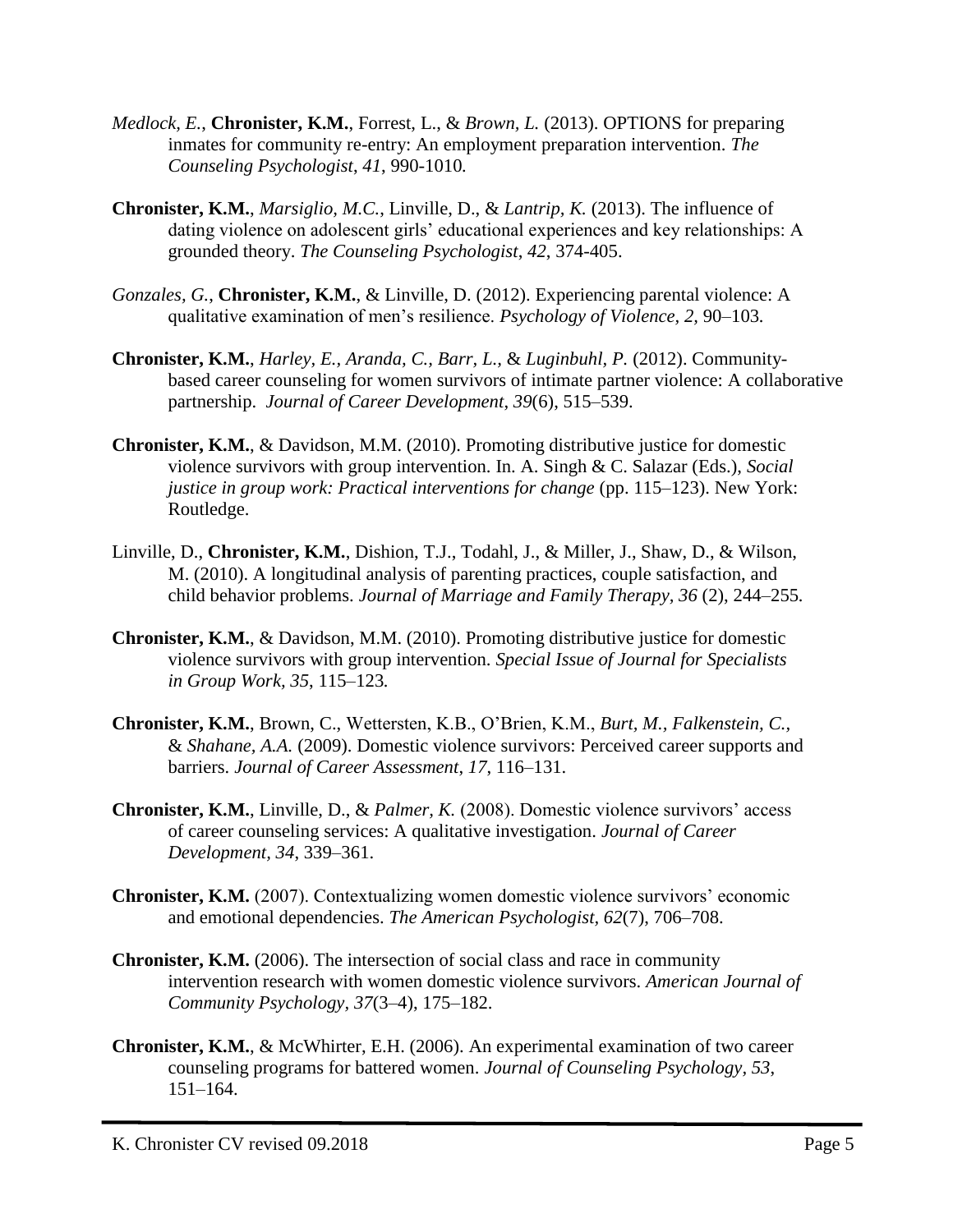- *Lau, A.S.M., Lum, S.*, **Chronister, K.M.**, & Forrest, L. (2006). Asian American college women's body image: A pilot study. *Cultural and Ethnic Minority Psychology, 12*(2), 259–274.
- Yakushko, O., & **Chronister, K.M.** (2005). Immigrant women and counseling: The invisible others. *Journal of Counseling and Development, 83*(3), 292–298.
- *Serdarevic, M.*, & **Chronister, K.M.** (2005). Research with immigrant populations: The application of an ecological framework to mental health research with immigrant populations. *The International Journal of Mental Health Promotion, 7*(2), 24–34.
- Ali, S.R., McWhirter, E.H., & **Chronister, K.M.** (2005). Prediction of vocational/educational self-efficacy and vocational outcome expectations for lower SES adolescents: A pilot study. *Journal of Career Assessment, 13*(1), 40–58.
- **Chronister, K.M.**, Wettersten, K.B., & Brown, C. (2005). Vocational psychology research for the liberation of battered women. *The Counseling Psychologist, 32*(6), 900–922.
- **Chronister, K.M.**, & McWhirter, E.H. (2004). Ethnic differences in battered women's perceptions of career barriers and supports: A pilot study. *Journal of Career Assessment*, *12*(2), 169–187.
- **Chronister, K.M.**, & McWhirter, E.H. (2003). Women, domestic violence, and career counseling: An application of social cognitive career theory. *Journal of Counseling and Development, 81*(4), 418–425.

## *Book Chapters*

- **Chronister, K.**, South, K., Chitkara-Barry, A., Nagra, H., Reichard, A., & Kerewsky, S. (2018). Ethics and Clients Who Have Experienced Sexual Trauma and Intimate Partner Violence. In M. Leach & E. Welfel (Eds.), *The Cambridge Handbook of Applied Psychological Ethics* (Cambridge Handbooks in Psychology, pp. 178-196). Cambridge: Cambridge University Press. doi:10.1017/9781316417287.010
- **Chronister, K.M.**, *Knoble, N.,* & *Bahia, H.* (2013). (Vol 2). Community interventions for domestic violence. In F. Leong (Ed.), *Handbook of Multicultural Psychology* (561-576)*.*  Washington, DC, USA: American Psychological Association. (Invited peer reviewed chapter).
- **Chronister, K.M.**, & Aldarondo, E. (2012). (Vol 2). Partner violence victimization and perpetration: Developmental and contextual implications for effective practice. In N. Fouad, Carter, J.A., & Subich, L. (Eds.), *Handbook of Counseling Psychology* (pp. 125-151). Washington, DC, USA: American Psychological Association. (Invited peer reviewed chapter).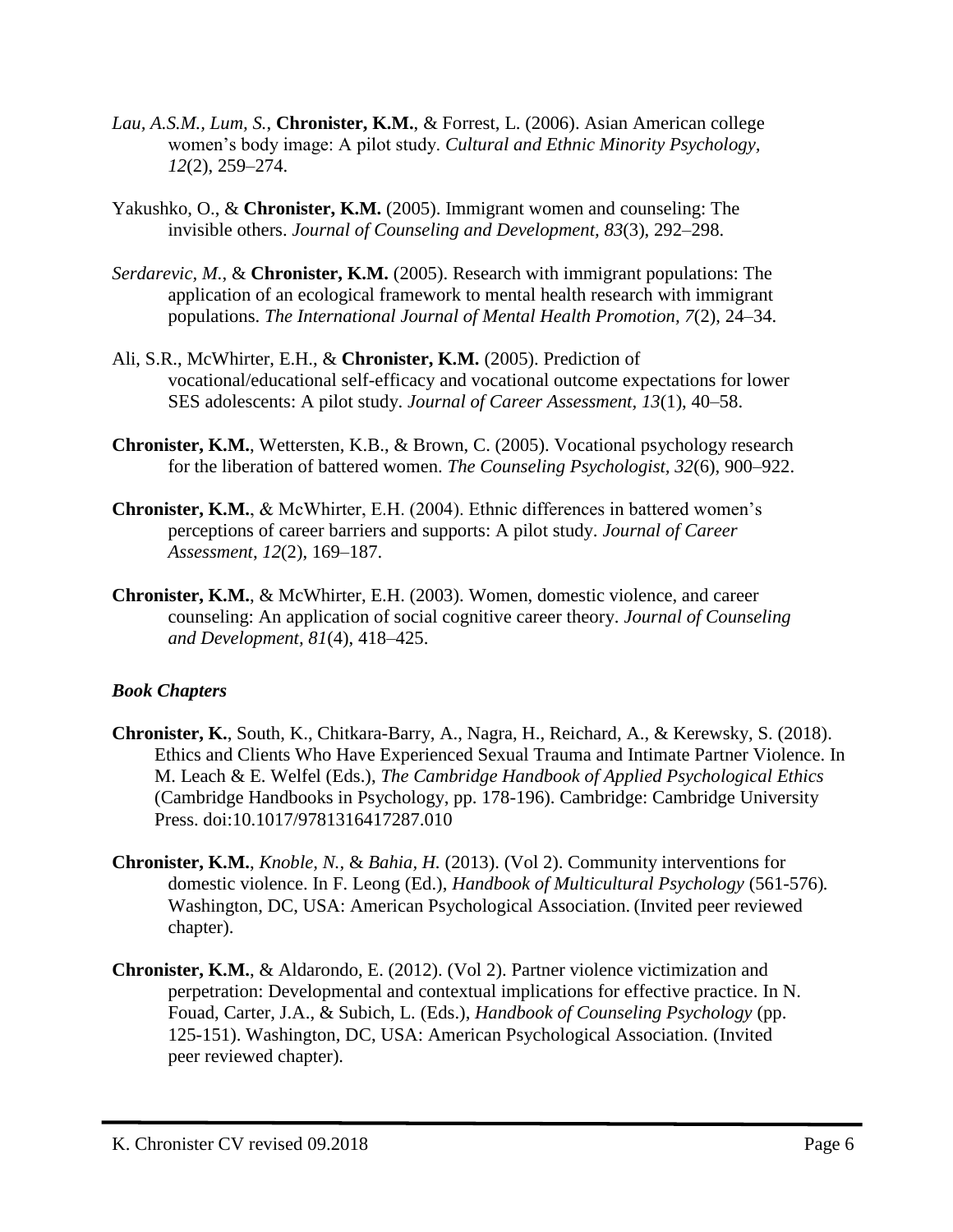- Linville, D., **Chronister, K.M.**, *Marsiglio, M.C.*, & Brown, T. (2012). Treatment of partner violence in gay and lesbian relationships. *Handbook of LGBT-Affirmative Couple & Family Therapy* (pp. 327-342)*.* New York, NY: Routledge. (Invited peer reviewed chapter).
- **Chronister, K.M.**, McWhirter, E.H., & Forrest, L. (2006). Critical, multicultural feminist theory and career counseling. In B. Walsh & M. Heppner (Eds.), *Career counseling with women* (2nd ed., pp. 167–192). Mahwah, NJ: Lawrence Erlbaum Associates. (Invited peer reviewed chapter).
- **Chronister, K.M.**, McWhirter, B.T., & Kerewsky, S.D. (2004). Prevention from an ecological framework. In R.K. Conyne & E.P. Cook (Eds.), *Ecological counseling: An innovative approach to conceptualizing person–environment interaction* (pp. 315–338). Alexandria, VA: American Counseling Association Press. (Invited peer reviewed chapter).
- Ali, S.R., Flojo, J., **Chronister, K.M.**, Hayashino, D.S., Smiling, Q., Torres, D.M., & McWhirter, E.H. (2004). When racism is reversed: Therapists of color speak about their experiences with racism from clients, supervisees, and supervisors. In M. Rastogi and E. Wieling (Eds.), *Voices of color: First person accounts of ethnic minority therapists* (pp. 117–133). Thousand Oaks, CA: Sage. (Peer-reviewed submission).

#### *Intervention Curriculum Materials and Technical Reports*

(\* Gragg is my maiden name)

- **Chronister, K.M.**, & *Nagra, H.* (2015). *Relationship Check-Up: A young adult couple preventive intervention*. Unpublished curriculum manual.
- **Chronister, K.M.** (2013d). *Advancing career counseling and employment services for survivors.* Unpublished curriculum manual.
- **Chronister, K.M.** (2013c). *Advancing career counseling and employment services for survivors.* Unpublished curriculum workbook.
- **Chronister, K.M.**, & Morales, M. (2013b). *Advancing career counseling and employment services for survivors: Spanish edition.* Unpublished curriculum manual.
- **Chronister, K.M.**, & Morales, M. (2013a). *Advancing career counseling and employment services for survivors: Spanish edition.* Unpublished curriculum workbook.
- **Chronister, K.M.** (2005b). *Advancing career counseling and employment services for survivors: Program 2.* Unpublished curriculum manual.
- **Chronister, K.M.** (2005a). *Advancing career counseling and employment services for survivors: Program 1.* Unpublished curriculum manual.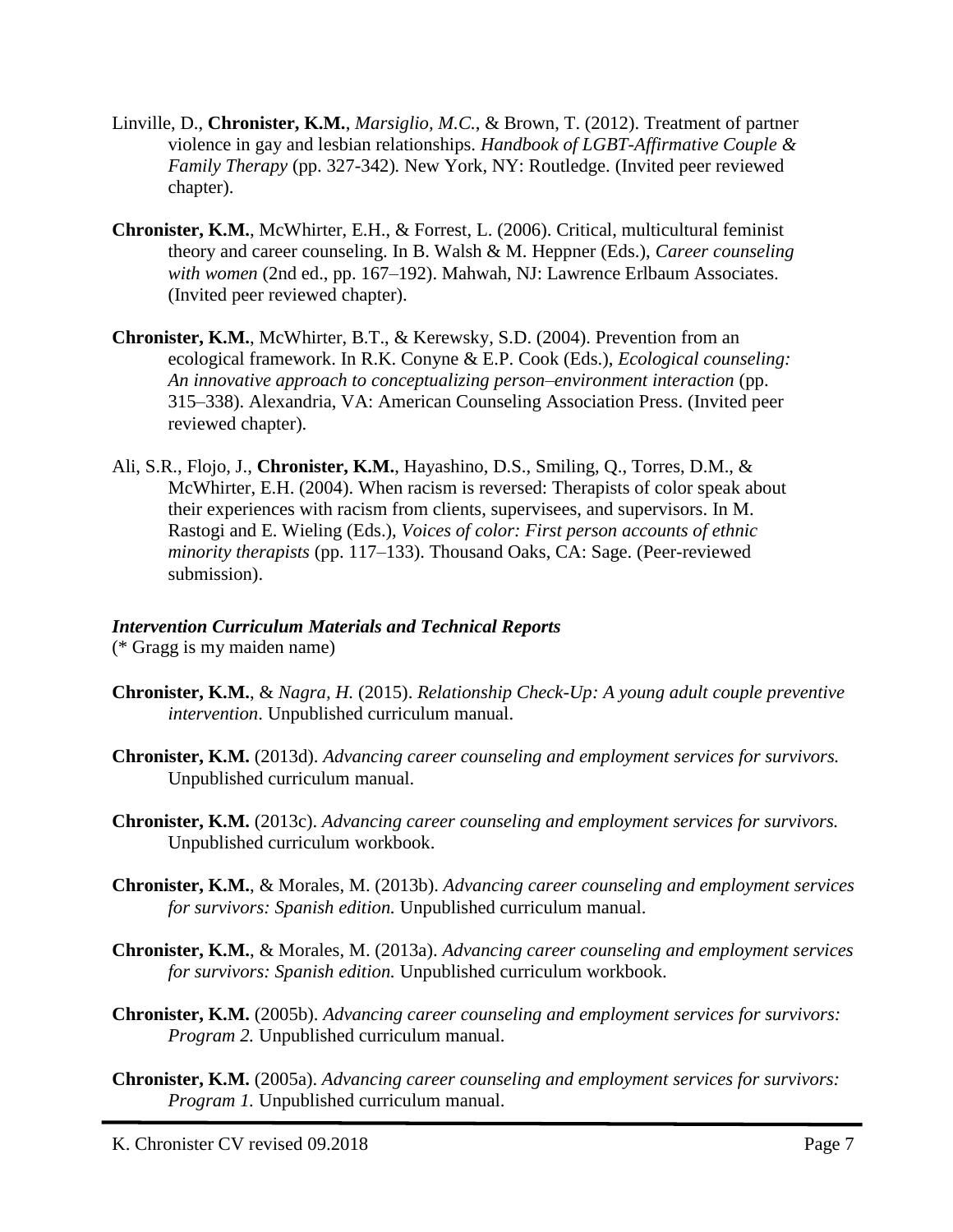- **Chronister, K.M.**, & *Coplan, C.* (2004). *Domestic violence and women's economic and career development: A clinical report.* Available at http://interact.uoregon.edu/pdf/faculty/ chronister/research.pdf
- **Chronister, K.M.**, Ligieró, D., Liu, S., & Nghe, L., & *Walters, K.* (2004). *Post-traumatic experiences and help-seeking behavior of college students at the University of Maryland.* Unpublished research report.
- **Gragg, K.M.** (2003). *Women, domestic violence, and career counseling: An experimental examination of the effectiveness of two career intervention programs for battered women.* Doctoral Dissertation, University of Oregon. Dissertation Abstracts International #9307114.
- **Gragg, K.M.** (2002). The Restoring Career Opportunities program: A career intervention program for women survivors of domestic violence. *Keywords,* Fall 2002. A quarterly publication of Oregon Career Information Systems.
- **Gragg, K.M.** (2001). *Graduate research with women survivors of domestic violence* (Report No. CG-031-311). East Lansing, MI: National Center for Research on Teacher Learning. (ERIC Document Reproduction No. ED 031 311).
- **Gragg, K.M.** (2000). *Racism in supervision: The perspective of a supervisee* (Report No. CG 030- 456). East Lansing, MI: National Center for Research on Teacher Learning. (ERIC Document Reproduction Service No. ED 447 371).

## *Funding*

## **National**

| 2018      | Co-Applicant, Mental Health in the Filipino American Community: Working<br>Together as Educators, Researchers, and Practitioners Conference. Board of<br>Educational Affairs, American Psychological Association. (\$2500) |
|-----------|----------------------------------------------------------------------------------------------------------------------------------------------------------------------------------------------------------------------------|
| 2012-2017 | Co-Investigator, Relationship Dynamics and Young Adult Drug Use and Abuse.<br>National Institute on Alcohol Abuse and Alcoholism. (\$813,123)                                                                              |
| 2012-2017 | Co-Investigator, <i>Parenting to Prevent Substance Use in Late Adolescence</i> . National<br>Institute on Drug Abuse. (\$2,962,172)                                                                                        |
| 2012-2014 | Research Director, ACCESS and Economic Empowerment for Women Survivors of<br>Domestic Violence. Office on Violence Against Women. Sub-award to the<br>University of Oregon.                                                |
| 2009-2011 | Research Director, ACCESS and Economic Empowerment for Women Survivors of<br>Domestic Violence. Office on Violence Against Women. Sub-award to the<br>University of Oregon.                                                |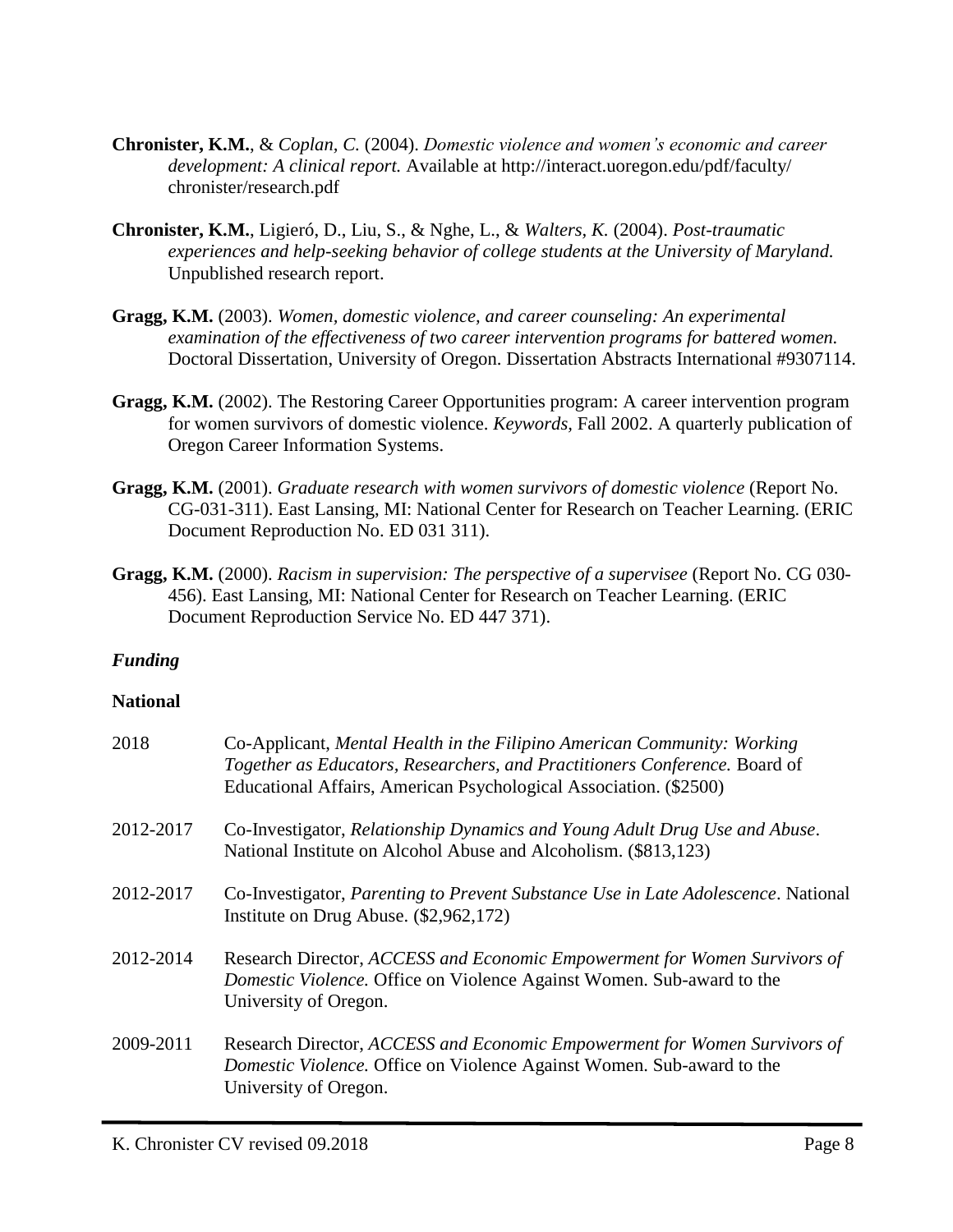| 2008-2009         | Recipient, Loan Repayment Program: Clinical Research Award, National Institutes<br>of Health. (\$15,000)                                                                                                                                                                                                                                              |  |
|-------------------|-------------------------------------------------------------------------------------------------------------------------------------------------------------------------------------------------------------------------------------------------------------------------------------------------------------------------------------------------------|--|
| 2006-2008         | Recipient, Loan Repayment Program: Clinical Research Award, National Institutes<br>of Health. (\$20,000)                                                                                                                                                                                                                                              |  |
| 2006              | Co-Principal Investigator, WRITE for Success: Writing, Research, and Improved<br>Training for Ethnic Minority Students' Success, Commission on Ethnic Minority<br>Recruitment, Retention & Training in Psychology Training Grant, American<br>Psychological Association. (\$3,450)                                                                    |  |
| <b>University</b> |                                                                                                                                                                                                                                                                                                                                                       |  |
| 2017              | Principal Investigator, Project ACCESS: Cultural adaptation of a career and life<br>skills intervention for Latina survivors of partner violence, Faculty Research Award,<br>Center for Latinx and Latin American Studies, University of Oregon. \$1920.00                                                                                            |  |
| 2016              | Principal Investigator, Vocational preparation for female offenders: A pilot<br>intervention trial, Faculty Research Award, University of Oregon (UO). \$4720.00                                                                                                                                                                                      |  |
| 2010-2012         | Co-Principal Investigator, Development of a Program for Spanish Language<br>Certification for Mental Health Services Provision. Innovations in Diversity and<br>Academic Excellence Program, Office of the Senior Vice President and Provost for<br>Institutional Equity and Diversity, UO. (\$12,000)                                                |  |
| 2010              | Principal Investigator, Improving Measurement of Romantic Couple Communication<br>Dynamics, Faculty Outreach Baney Grant, College of Education, UO. (\$1,936)                                                                                                                                                                                         |  |
| 2010              | Principal Investigator, Enhancing Women's Access to Employment and Career<br>Development, Faculty Kruger Grant, College of Education, UO. (\$1,806)                                                                                                                                                                                                   |  |
| 2009-2011         | Co-Principal Investigator, La Capacidad para Servir (Capacity to serve):<br>Developing Multicultural Competencies and Spanish Language Service Skills to<br>Work With Latinos. Innovations in Diversity and Academic Excellence Program,<br>Office of the Senior Vice President and Provost for Institutional Equity and<br>Diversity, UO. (\$12,000) |  |
| 2009              | Co-Principal Investigator, Working Effectively With Intimate Partner Violence:<br>Developing Data-based Training, Faculty Outreach Baney Grant, College of<br>Education, UO. (\$1,500)                                                                                                                                                                |  |
| 2008              | Principal Investigator, The Economic and Vocational Development of<br>Domestic Violence Survivors: A Book Proposal, Faculty Summer<br>Research Award, UO. (\$4,500)                                                                                                                                                                                   |  |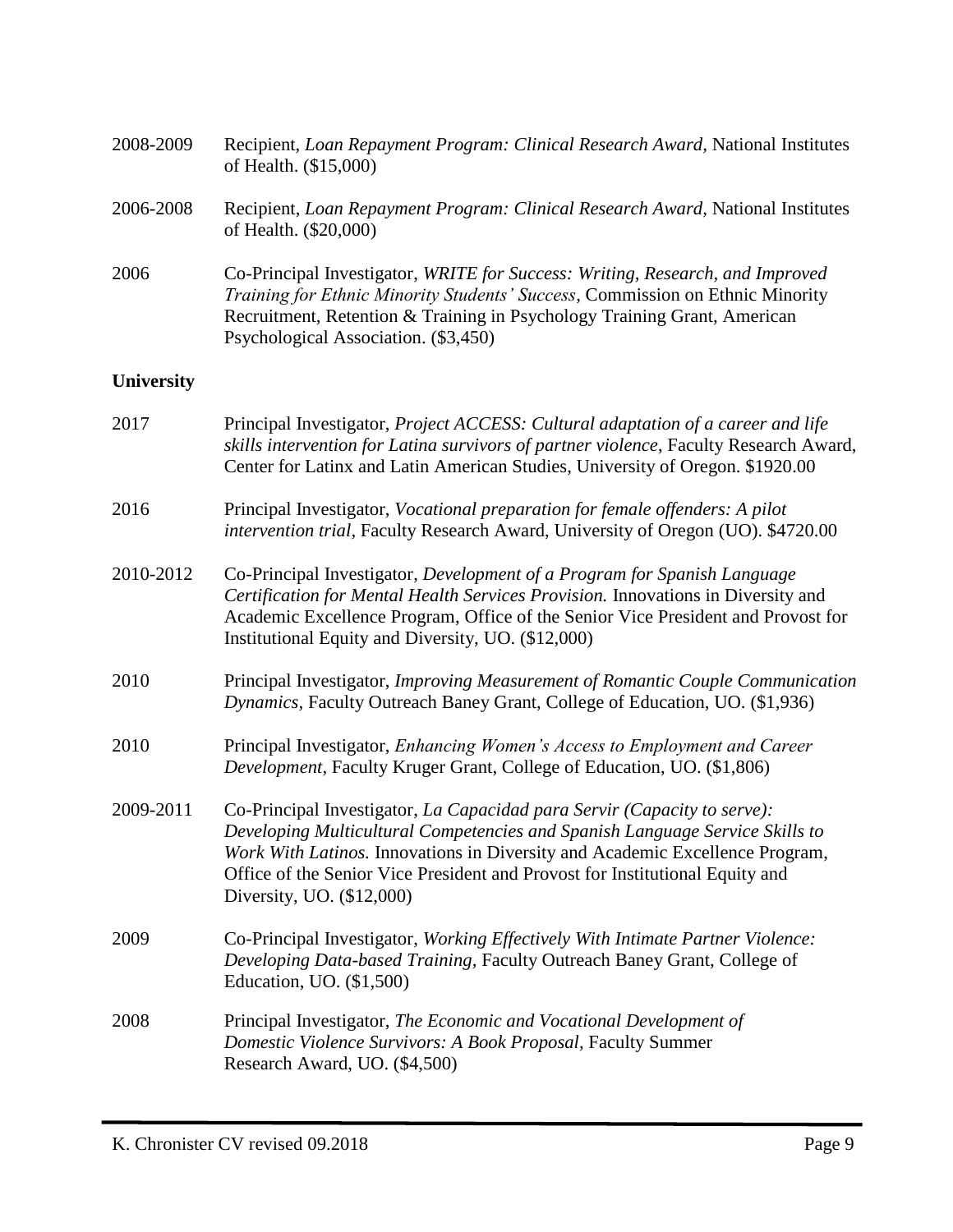| 2007 | Principal Investigator, Advancing Cross-cultural Counseling Skill<br><i>Development</i> , Outreach Baney Grant, College of Education, UO. (\$700)                             |
|------|-------------------------------------------------------------------------------------------------------------------------------------------------------------------------------|
| 2007 | Co-Recipient, PEACE: Peace and Empowerment for All Children Through<br>Education, Savage Endowment for International Relations and Peace, UO.<br>$(\$6,900)$                  |
| 2007 | Co-Recipient, WRITE for Success: Writing, Research, and Improved Training in<br><i>Education</i> , Faculty Outreach Baney Grant, College of Education, UO. (\$15,000)         |
| 2005 | Co-Principal Investigator, Understanding the Career Needs and Experiences of<br>Women Domestic Violence Survivors, Center for the Study of Women in Society,<br>UO. (\$1,140) |
| 2004 | Principal Investigator, Barriers and Supports to Battered Women's Career<br>Development, Center for the Study of Women in Society, UO. (\$4,125.00)                           |

#### *Professional Presentations*

( \* Graduate student co-presenters italicized)

#### **Invited Keynote Presentations**

- **Chronister, K.M.** (2014, February). *Making meaningful strides toward women survivors' economic empowerment*. Presentation given at the Womenspace annual community breakfast, Eugene, OR.
- **Chronister, K.M.** (2013, October). *Teen dating violence: Economic impacts – employment and education.* Paper presented for the Battered Women's Justice Project webinar series, USA.
- **Chronister, K.M.** (2011, December). *Featuring the ACCESS intervention curriculum: What you need to know.* Training and invited presentation, Florida Coalition Against Domestic Violence, Orlando, FL.
- **Chronister, K.M.** (2006, March). *Immigrant women domestic violence survivors and career interventions*. Paper presentation at the Annual Florence for Immigrant Refugees and Survivors of Torture (F.I.R.S.T.) Project Conference, Lincoln, NE.

## **International Refereed Presentations**

- *Lantrip, K., Luginbuhl, P.*, & **Chronister, K.M.** (2013). Intersections of intimate partner violence and work for older women survivors. Paper presentation at the 18<sup>th</sup> annual International Conference and Summit on Violence, Abuse, and Trauma. San Diego, CA, USA.
- **Chronister, K.M.** (2008, March). Building community coalitions that serve the vocational needs of women domestic violence survivors. In O. Yakushko (Chair), *Human rights and community organization.* Paper presentation at the International Meeting of the Society of Counseling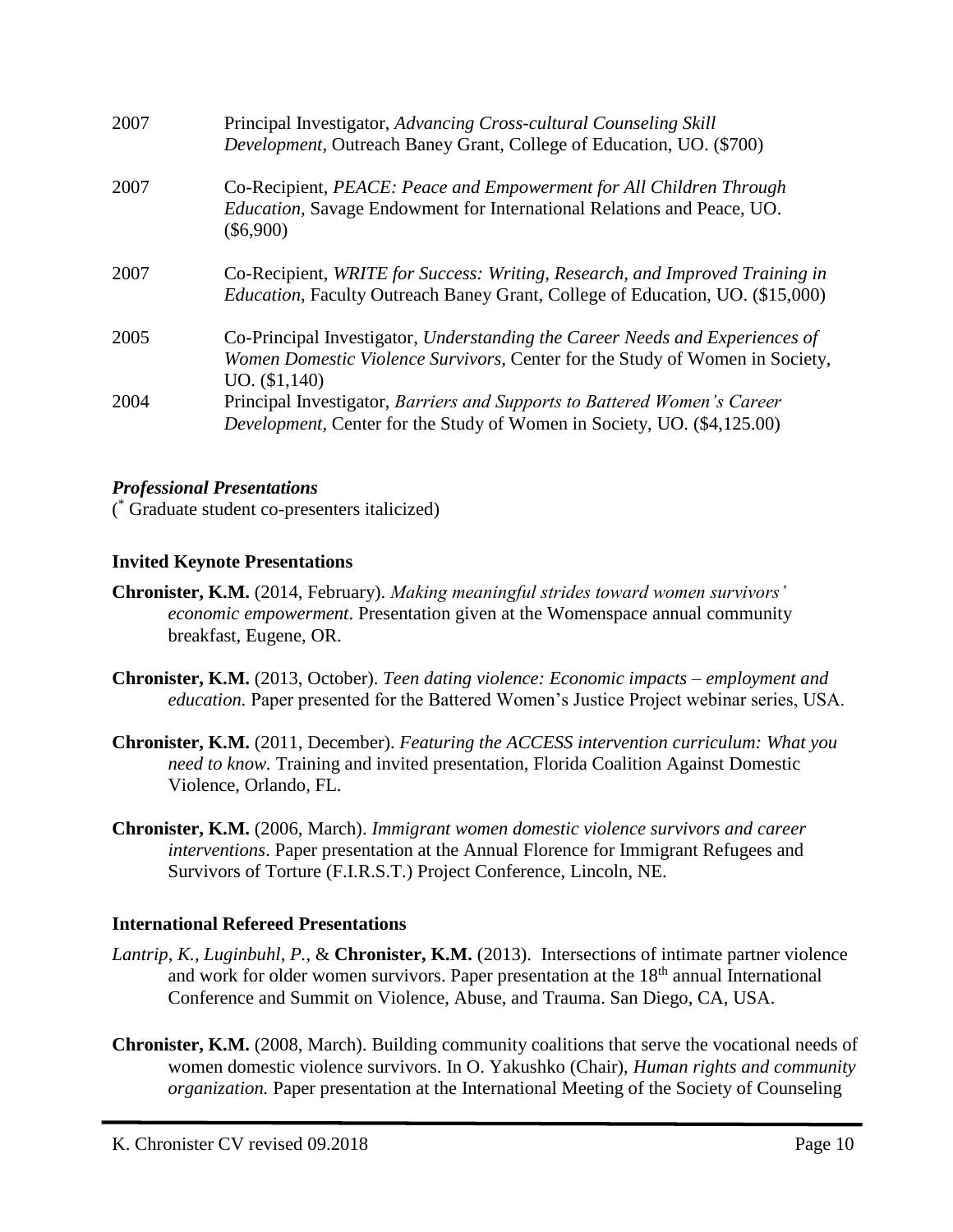Psychology, American Psychological Association (APA), Chicago, IL, USA.

- *Furr, G.,* & **Chronister, K.M.** (2008, March). *Refugees' vocational development experiences.* Poster presentation at the International Meeting of the Society of Counseling Psychology, APA, Chicago, IL, USA.
- **Chronister, K.M.** (2006, June). Social class, race, and ethnicity: Career interventions for women domestic violence survivors. In M. Bond (Chair), *Diversity stories: Dilemmas, lessons learned and applications for multicultural work*. Paper presentation at the biannual meeting of the International Conference on Community Psychology, San Juan, Puerto Rico.

## **National Refereed Presentations**

- Chronister, K. M. (2018). Women of Color in Leadership. Paper to be presented at the annual meeting of the American Psychological Association, San Francisco, CA.
- Rao, K., Woods, C., Chronister, K.M., Woodlee, K., & Kerewsky, S. (2018). Multiracially ambiguous identities and microaggressions. Paper to be presented at the annual meeting of the American Psychological Association, San Francisco, CA.
- McWhirter, E. H., **Chronister, K.**, McWhirter, B. T., *Medina, A.,* & *Bahia, H.* (2014, June). Community Embedded Research as Core to Doctoral Training. Presentation for the 3rd Biannual Division 45 (APA) Research Conference, Eugene, OR.
- **Chronister, K.M.**, & McWhirter, E.H. (2013, August). Mindfulness and clinical training. In E. Adams, *Cultivating mindfulness in counseling training programs.* Paper presentation at the annual meeting of the American Psychological Association. August, 2013. Honolulu, HI.
- *Bahia, H.*, **Chronister, K.**, & Dishion, T. (2013, August). *Measuring emerging adulthood lifestyles: Psychometric properties of the Lifestyle and Activities Questionnaire.* Poster presentation at the annual meeting of the American Psychological Association. Honolulu, HI.
- *Brown, L.*, **Chronister, K.**, & Dishion, T. (2013). *The influence of females' adolescent peer communication on early adult romantic relationship adjustment*. Paper presentation at the Society for Prevention Research Conference. May, 2013. San Francisco, CA.
- *Bahia, H.*, **Chronister, K.**, & Dishion, T. (2013, April). *Measuring emerging adulthood lifestyles:*  Psychometric properties of the Lifestyle and Activities Questionnaire. Poster presentation at the biennial meeting of the Society of Research on Child Development. Seattle, WA.
- *Brown, L.*, & **Chronister, K.M.** (2013, February). *Intimate partner violence and young adults with disabilities*. Symposium presentation at the Oregon Association of Vocational Special Needs Personnel Conference. Hood River, OR.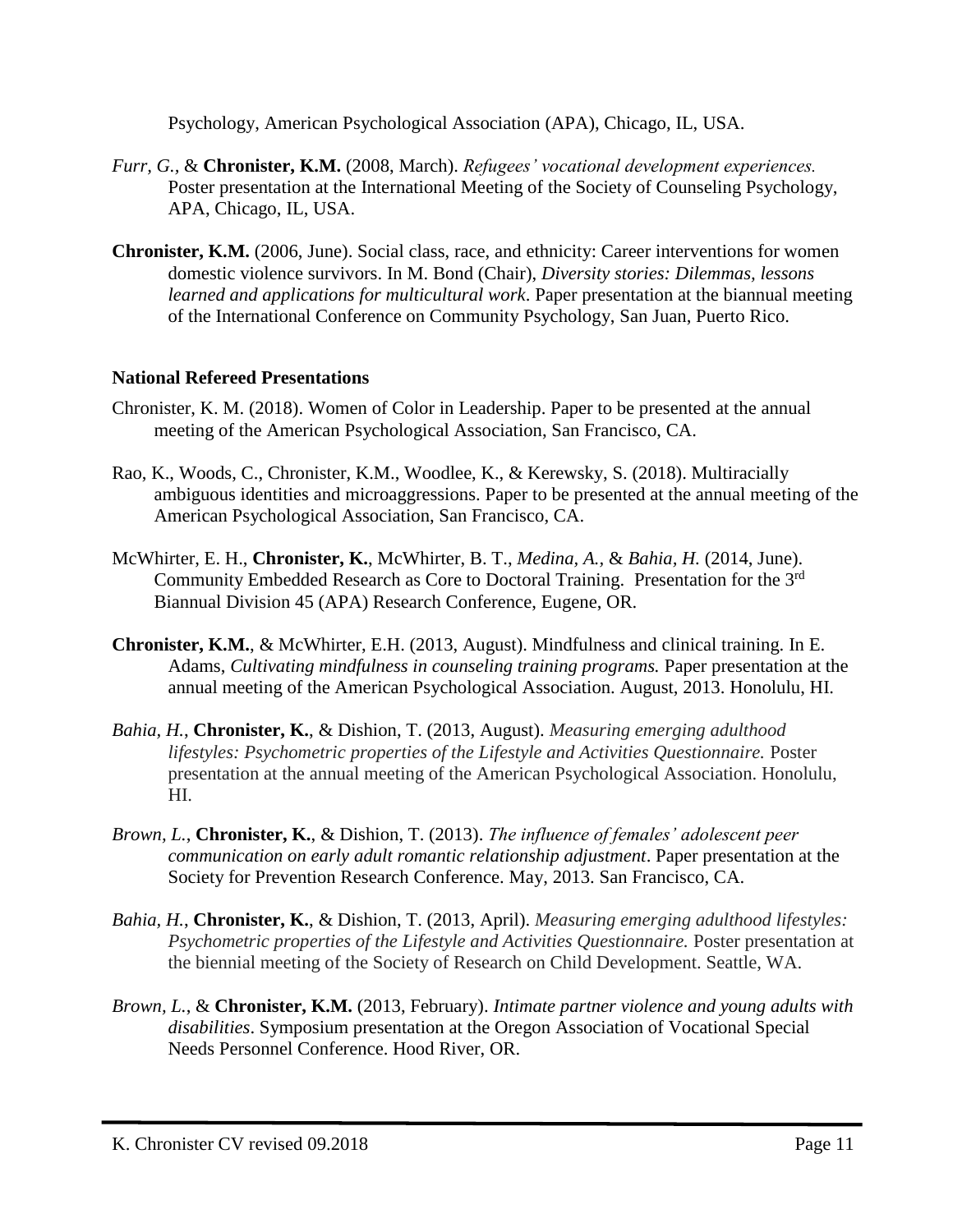- *Ramzy, L.*, & **Chronister, K.M.** (2012, March). *Refugee immigrant adolescents: The relationships between peer connectedness, academic self-efficacy, educational barriers, and school engagement*. Poster presentation at the annual meeting of the Society for Research on Adolescence, Vancouver, BC.
- *Lantrip, K., Knoble, N., Horney, A., Chain, J.*, & **Chronister, K.M.** (2012, August). *Mother– daughter communication regarding adolescent dating relationships and dating violence: A pilot study.* Poster presentation at the annual meeting of the American Psychological Association, Orlando.
- **Chronister, K.M.** (2011, August). *The forgotten Asian Americans: A review of Filipino American research.* Symposium discussant at the annual meeting of the Asian American Psychological Association, Washington, DC.
- **Chronister, K.** (2010, August). Career counseling interventions for survivors of intimate partner violence. In J. Schwartz and S. Chapman (Chairs), *Social justice research and trauma: Notes from the field*. Paper presentation at the annual meeting of the American Psychological Association, San Diego, CA.
- Linville, D., **Chronister, K.M.**, *Marsiglio, M., Lantrip, K., & Brown, L.* (2010, August). *Adolescent girls' experiences of dating violence and academic engagements.* Paper presentation at the annual meeting of the American Psychological Association, San Diego, CA.
- *Ramzy, L.*, & **Chronister, K.M.** (2010, August). *Mental health outcomes of second-generation immigrant adolescents: A longitudinal examination.* Poster presentation at the annual meeting of the American Psychological Association (APA), San Diego, CA.
- *Prendes-Lintel Furr, G.M.*, & **Chronister, K.M.** (2010, August). *Working with refugee torture survivors: Assessment of competency and training.* Poster presentation at the annual meeting of the American Psychological Association, San Diego CA.
- *Prendes-Lintel Furr, G.M.*, & **Chronister, K.M.** (2010, August). *A model of counseling competency with refugee survivors of torture.* Poster presentation at the annual meeting of the American Psychological Association, San Diego CA.
- *Marsiglio, M.C.*, & **Chronister, K.M.** (2010, August). *A longitudinal examination of parent–child interactions on adolescent coping strategies.* Poster presentation at the annual meeting of the American Psychological Association, San Diego, CA.
- *Medlock, E.*, **Chronister, K.M.**, & Forrest, L. (2009, August). *Preparing inmates of re-entry: An employment preparation intervention.* Symposium paper presentation at the annual meeting of the American Psychological Association (APA), Toronto, Canada.
- *Ngo, C.*, *Lantrip, K.*, & **Chronister, K.M.** (2009, August). *Positive mother–daughter communication: Negotiating family values and differing ethnic identities.* Poster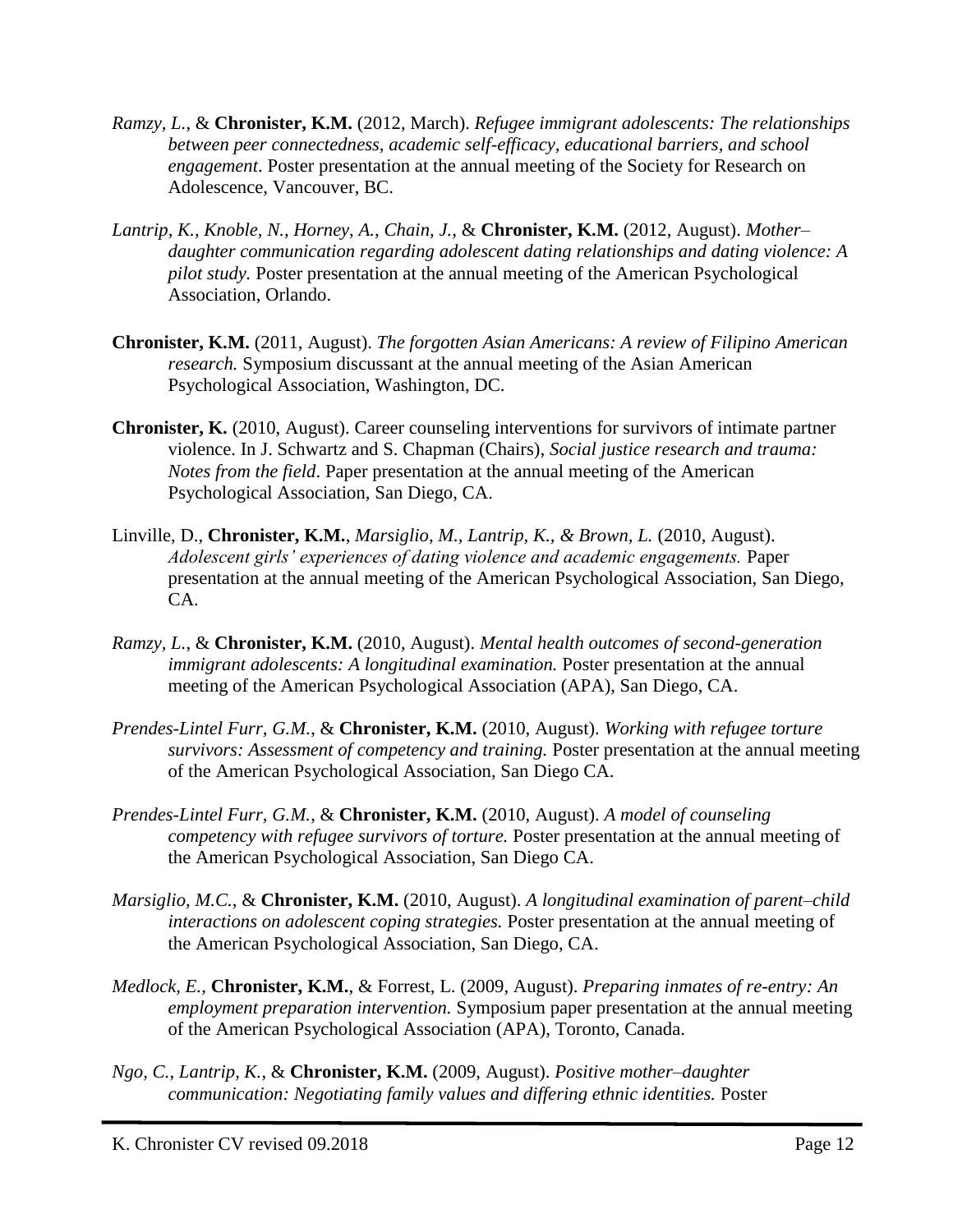presentation at the annual meeting of the APA, Toronto, Canada.

- *Ngo, C.*, & **Chronister, K.M.** (2009, June). *Untold stories: Giving voice to the experiences of international students of Asian heritage at the University of Oregon (UO).* Roundtable discussion presentation at the Biliteracy Conference, College of Education, UO, Eugene.
- *Ramzy, L.*, & **Chronister, K.M.** (Chairs). (2008, August). *Invisible identities.* Conversation hour presentation at the annual meeting of the APA, Boston, MA.
- *Blanco-Oilar, C.*, **Chronister, K.M.**, & Dishion, T.J. (2008, August). *Ethnic minority adolescents' substance use and risky sexual behavior: The role of child problem behavior, peer association, and acculturation-related factors.* Poster presentation at the annual meeting of the APA, Boston, MA.
- *Gonzales, G.*, **Chronister, K.M.**, Linville, D., & *Blanco-Oilar, C*. (2008, August). *Witnessing parental violence: A qualitative examination of men's resiliency.* Poster presentation at the annual meeting of the APA, Boston, MA.
- *Shahane, A.A.*, & **Chronister, K.M.** (2008, February). *A contextual analysis of group interventions with male perpetrators of abuse.* Poster presentation at the Summit on Violence and Abuse in Relationships: Connecting Agendas and Forging New Directions, APA, Bethesda, MD.
- **Chronister, K.M.**, & Yakushko, O. (2007, August). ACCESS: Advancing career counseling and economic support for survivors. In W. Parham (Chair), *Society for Counseling Psychology Presidential Initiative: Social justice prevention and intervention models for community engagement*. Paper and workshop presentations at the annual meeting of the APA, San Francisco, CA.
- *Lau, A.S.M.*, **Chronister, K.M.**, *O'Neil, M.*, & *Falkenstein, C.* (2007, August). *Asian and Asian American women's body image and acculturation.* Paper presentation at the annual meeting of the APA, San Francisco, CA.
- **Chronister, K.M.**, & *Furr, G.* (2007, January). Immigrant women, domestic violence, and vocational development. In O. Yakushko and K. Chronister (Chairs), *Introduction to immigrant women's changing identities and mental health issues*. Symposium presentation at the biannual meeting of the National Multicultural Summit and Conference of the APA, Seattle, WA.
- **Chronister, K.M.**, McWhirter, B.T., *Marchand, E., Bustos, C., Shahane, A., Gonzales, G., Phan, T.,* & *Walters, K.* (Chairs). (2006, August). *Activism and diversity on university campuses: How can we improve?* Roundtable presentation at the annual meeting of the APA, New Orleans, LA.
- *Shahane, A.*, & **Chronister, K.M.** (2006, August). *Cultural considerations of batterer intervention*. Poster presentation at the annual meeting of the APA, New Orleans, LA.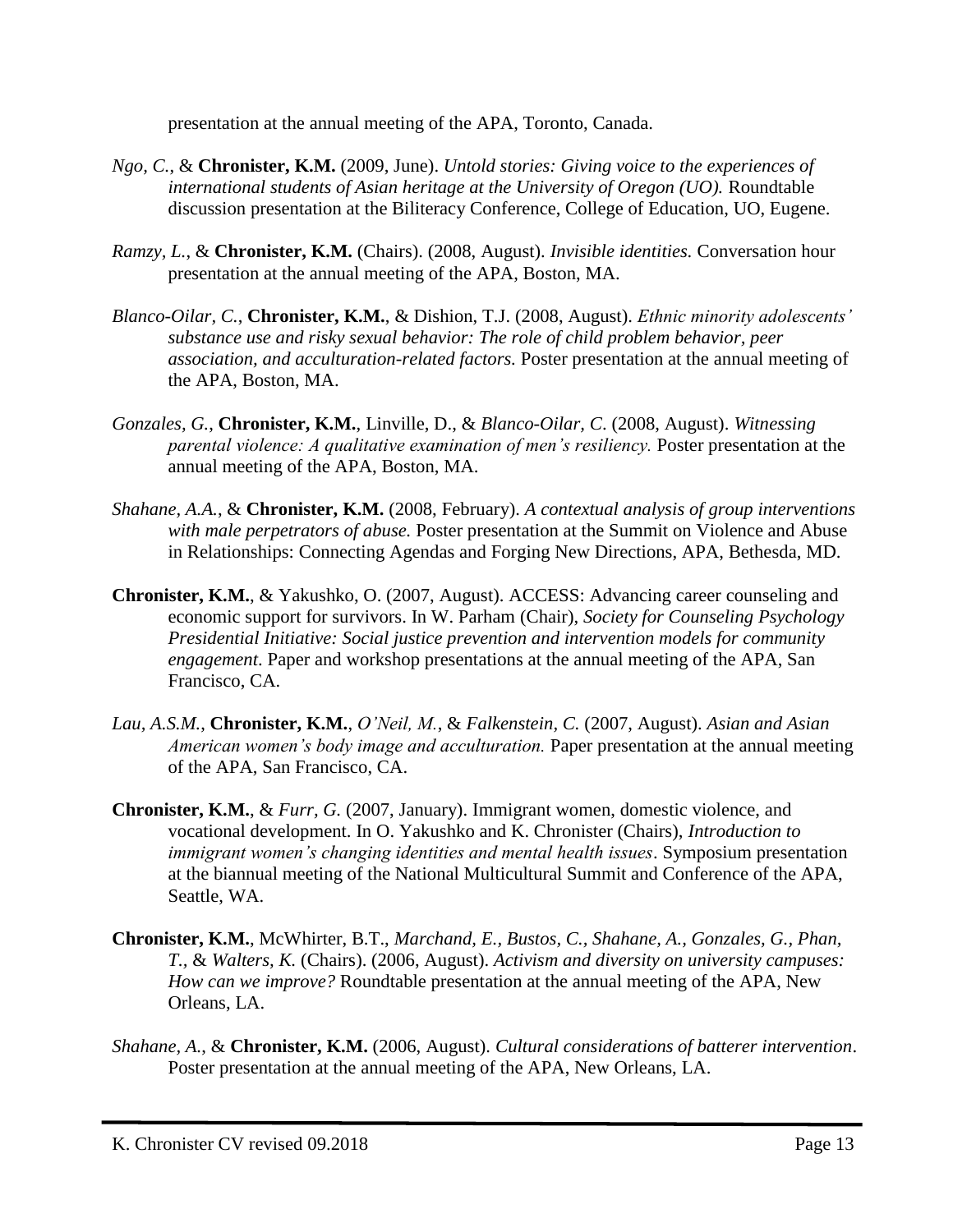- **Chronister, K.M.**, & Davidson, M. (2005, August). Closing the divide between research and activism. In K. Chronister & M. Davidson (Chairs), *The next generation: Counseling psychology faculty challenge the Ivory Tower*. Symposium presentation at the annual meeting of the APA, Washington, DC.
- Yakushko, O., & **Chronister, K.M.** (Chairs). (2005, August). *Giving voice to immigrants: Advances in clinical work and research with immigrant populations*. Symposium presentation at the annual meeting of the APA, Washington, DC.
- **Chronister, K.M.**, & *Chiarello, E.* (2004, July). *Multicultural pedagogy in counseling psychology: Overlapping systems of oppression.* Roundtable presentation at the annual meeting of the APA, Honolulu, Hawai`i.

## **State/Regional/University Invited Presentations and Workshops**

- Chronister, K.M., & Valenzuela, Y., (2017, November). *Cultural adaptation of career development intervention for Latina immigrant partner violence survivors*. University of Oregon Center for Latin@ and Latin American Studies Faculty Research Series, Eugene, OR.
- Shortt, J.W., & **Chronister, K.M.** (2015, April). *Predicting intimate partner violence for young adults and their romantic partners.* Presentation given at the Building Strong Families in a Stressful World conference, Oregon Social Learning Center, Eugene, OR.
- **Chronister, K.M.** (2015, March). *The role of vocational and economic development in communitybased intimate partner violence intervention and prevention*. Presentation given to the Lane County Domestic Violence Council, Eugene, OR.
- **Chronister, K.M.** (2014, April). *University of Oregon research assets*. Presentation give at the Building Interdisciplinary Research Careers in Women's Health Northwest Conference on Women's Health and Sex/Gender Research, Portland, OR.
- **Chronister, K.M.** (Chair). (2014, April). *Women's experiences of violence and discrimination in higher education*. Roundtable presentation given at the University of Oregon Reimagining Education Without Gender Discrimination conference, Eugene, OR.
- **Chronister, K.M.**, & *Linscott, J.* (2014, March). *The role of economic stability and career development in intimate partner violence survivors' healing*. Presentation given at the annual University of Oregon Crisis Prevention conference, Eugene, OR.
- *Ngo, C.*, **Chronister, K.M.**, & Eisert, D. (2013, May). *Assessing the multiplicity and intersectionality of identities for parents/caregivers of children with developmental disabilities and other health conditions.* Poster presentation at the Annual Conference of the Oregon Psychological Association, Eugene, Oregon.
- *Gonzales, G.*, **Chronister, K.M.**, & Linville, D. (2009). *Experiencing parental violence: A qualitative examination of men's resiliency.* Poster presentation at annual meeting of Oregon Psychological Association, Eugene, OR.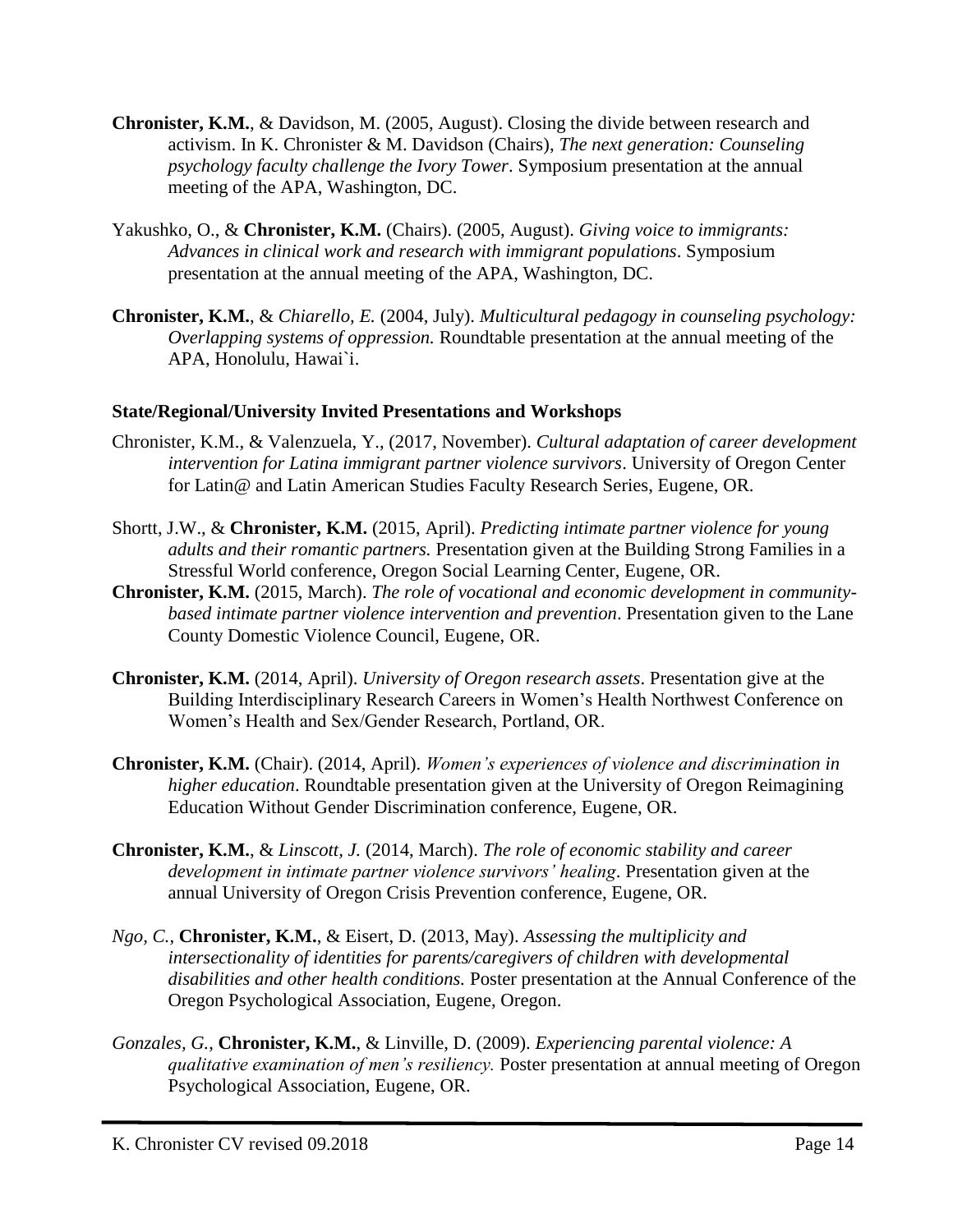- *Marchand, E., Walters, K., Prendes-Lintel, G., Phan, T.*, **Chronister, K.M.**, & McWhirter, B.T. (2007, November). *Deconstructing colonialism in higher education to promote recruitment and retention of non-majority students.* Workshop presentation at the Oregon Diversity Institute, Albany, OR.
- **Chronister, K.M.**, & Linville, D. (2005, January). *Understanding the career needs and experiences of women domestic violence survivors*. Paper presentation at the Gender Violence Forum, University of Oregon, Eugene, OR.

## **TEACHING and ADVISING**

#### *Courses Taught*

| <b>CPSY 401</b> | Research Seminar in Counseling Psychology                  |
|-----------------|------------------------------------------------------------|
| <b>FHS 494</b>  | Senior Professional Seminar: Career Development            |
| <b>CPSY 602</b> | <b>Supervised College Teaching</b>                         |
| <b>CPSY 606</b> | Special Problems: Cognitive Processes and Multiculturalism |
| <b>CPSY 607</b> | Doctoral Research Seminar: Domestic Violence               |
| <b>CPSY 609</b> | Practicum Doctoral Externship: ACCESS Intervention         |
| <b>CPSY 609</b> | Doctoral Adult Counseling Practicum                        |
| <b>CPSY 613</b> | Introduction to Counseling Psychology as a Discipline      |
| <b>CPSY 614</b> | Theories of Counseling                                     |
| <b>CPSY 615</b> | <b>Counseling Diverse Populations</b>                      |
| <b>CPSY 651</b> | <b>Adult Individual Interventions</b>                      |
|                 |                                                            |

*Current Doctoral Advisees*   $(N=9)$ 

## *Doctoral Dissertation Committees*

(N=22 Chair) (N=3 Co-Chair) (N=29 Committee Member)

## *Selected National Awards Earned by Doctoral Advisees as UO Students*

- Erica Medlock, *Dissertation of the Year Award*, Section on Prevention, American Psychological Association, 2008.
- Erica Medlock, *Donald Super Dissertation Award*, Section on Vocational Psychology, Division of Counseling Psychology, American Psychological Association, 2008.
- Christiane Blanco-Oilar, *Jeffrey S. Tanaka Memorial Dissertation Award in Psychology*, Committee on Ethnic Minority Affairs, American Psychological Association, 2008.
- Michelle L. Burt, *Inter-University Consortium for Political and Social Research Program course on the Project on Human Development in Chicago Neighborhoods*, National Institute of Justice, U.S. Department of Justice, 2008.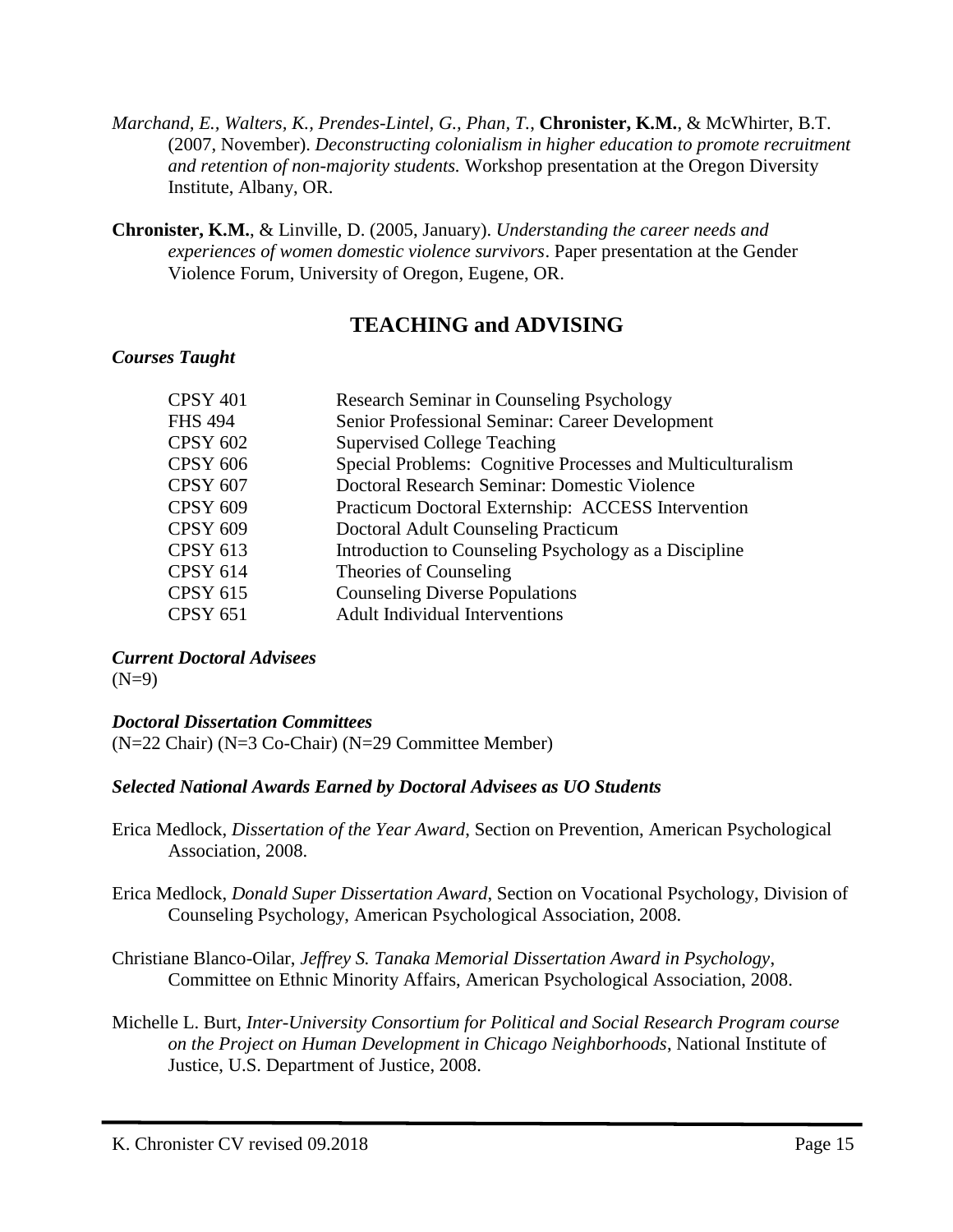Gerald Gonzales, *California State University Chancellor's Doctoral Incentive Program,* 2008.

- Amit Shahane, *Society for Multivariate Experimental Psychology Conference Travel Grant,*  American Psychological Association, 2007.
- Christiane Blanco-Oilar, *Honorary Mention, Minority Fellowship Program*, American Psychological Association, 2007.
- Gina P.L. Furr, *Student Research Travel Award*, National Multicultural Conference and Summit, American Psychological Association, 2006.
- Michelle L. Burt, *Early Career Investigators Research Travel Grant*, National Institute on Alcohol Abuse and Alcoholism, National Institutes of Health, 2005.
- Mirsad Sedarevic, *Open Society Institute Scholarship for Students from Former Yugoslavia*, Sorosh National Foundation, 2005.

Mirsad Sedarevic, *Scholarship Recipient*, Leopold Schepp National Foundation, 2005.

Allison S. M. Lau, *Student Research Award*, Section for the Advancement of Women in Society, Section on Ethnic and Racial Diversity, Society of Counseling Psychology, American Psychological Association, 2004.

Mirsad Sedarevic, *Forgivable Loan/Doctoral Incentive Program*, State of California, 2004.

## **SERVICE**

## *Editorial Board Service*

| Board Member, Journal of Counseling Psychology                       |
|----------------------------------------------------------------------|
| Board Member, Journal of Vocational Behavior                         |
| <b>Invited Reviewer</b> , <i>Prevention</i>                          |
| Invited Reviewer, Violence Against Women                             |
| Invited Reviewer, Journal of Research on Adolescence                 |
| Board Member, Journal for Social Action in Counseling and Psychology |
| Board Member, The Counseling Psychologist                            |
| Invited Reviewer, The Counseling Psychologist                        |
| Invited Reviewer, Cultural Diversity and Ethnic Minority Psychology  |
| Journal                                                              |
| Invited Reviewer, American Journal of Orthopsychiatry                |
| Board Member, Journal of Counseling Psychology                       |
| Invited Reviewer, Journal of Counseling Psychology                   |
|                                                                      |

#### *National/ International Service*

| 2016-2018 |  | Co-Chair, Division on Filipino Americans, Asian American Psychological |  |
|-----------|--|------------------------------------------------------------------------|--|
|-----------|--|------------------------------------------------------------------------|--|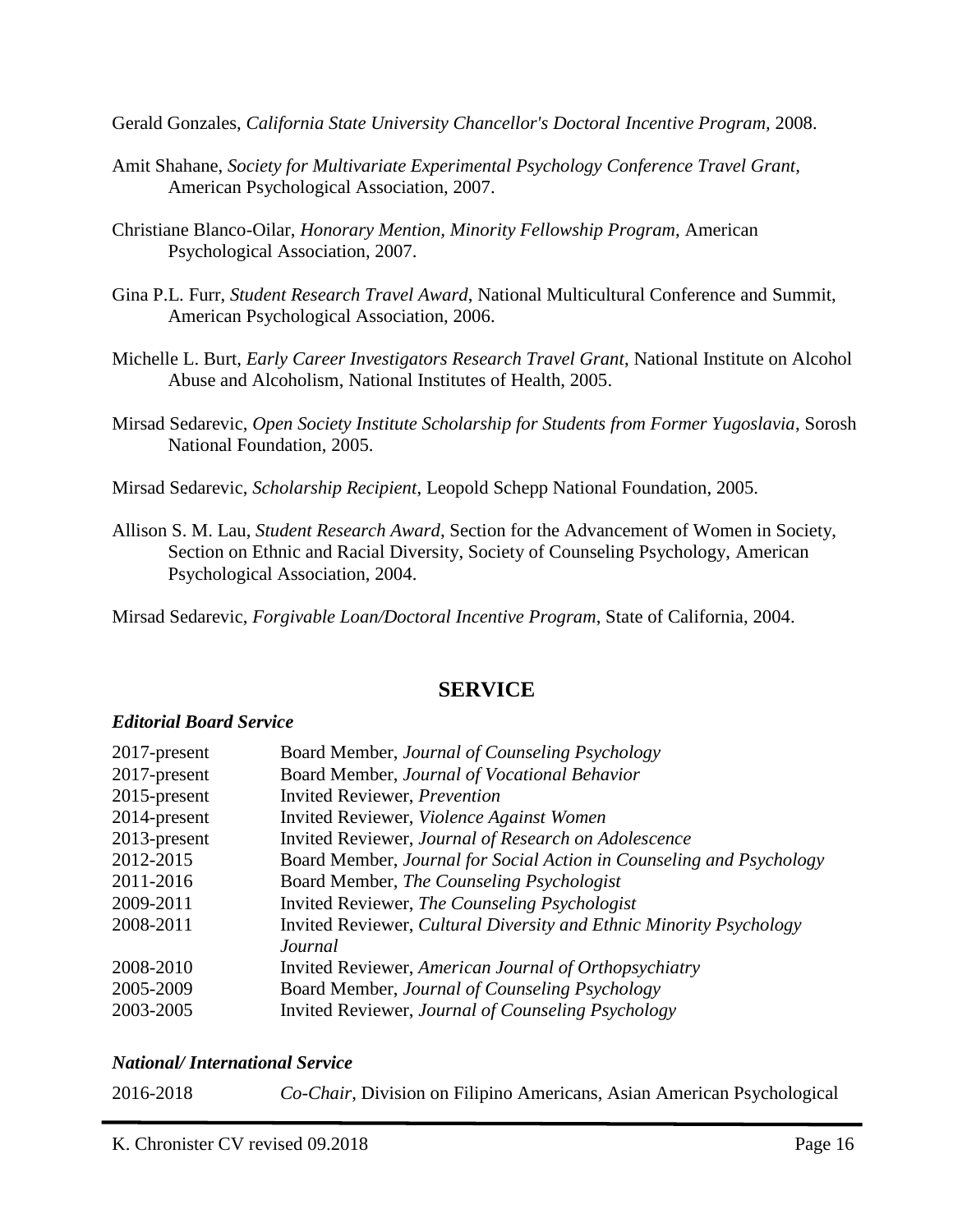|           | Association                                                              |
|-----------|--------------------------------------------------------------------------|
| 2015      | Invited External Reviewer for tenure/promotion file, Department of       |
|           | Psychology, Michigan State University                                    |
| 2013-2016 | Membership Officer, Division on Filipino Americans, Asian American       |
|           | <b>Psychological Association</b>                                         |
| 2009-2016 | Filipino American Psychology Scholarship Committee, Division on Filipino |
|           | Americans, Asian American Psychological Association, Member              |
| 2009-2011 | Finance Officer, Asian American Psychological Association                |
| 2009-2011 | Community Engagement Committee, Society of Counseling Psychology,        |
|           | American Psychological Association, Member                               |
| 2008-2009 | Diversity Committee, Oregon Psychological Association, Member            |
| 2007-2008 | Planning Committee for the "Violence, Abuse, and Trauma: New Agendas,    |
|           | New Action Summit, Society for Counseling Psychology, American           |
|           | Psychological Association, Representative                                |
| 2003-2005 | Board Member, Oregon Career Information Systems                          |
|           |                                                                          |

# *University of Oregon Service*

| 2015-2017    | Secretary, Graduate Council (elected by voting Grad Council members)           |
|--------------|--------------------------------------------------------------------------------|
| 2015         | Himes Doctoral Dissertation Fellowship Review Committee, Graduate              |
|              | School                                                                         |
| 2015         | Margaret McBride Scholarship Review Committee, Graduate School                 |
| 2015         | <b>Sexual Assault Violence Prevention Curriculum Committee</b>                 |
| 2014-2017    | Graduate Council (elected by University voting members)                        |
| 2013-2015    | <b>Faculty Coalition Against Sexual Assault</b>                                |
| 2013         | Search Committee for Provost (appointed by the President)                      |
| 2013-present | Secretary, Asian American and Pacific Islander Alumni Chapter                  |
| 2013         | Co-Chair, Search Committee for Assistant Vice Provost, Office of Equity and    |
|              | Inclusion                                                                      |
| 2012-2013    | <b>Presidential Diversity Review Committee</b>                                 |
| 2011-2015    | Leona Tyler Lecture Speaker Selection Committee                                |
| 2009-2015    | <b>Board Member, Center on Diversity and Community</b>                         |
| 2008-2010    | <b>Doctoral Research Awards Committee</b>                                      |
| 2009-2010    | Search Committee for Director of the Health Center                             |
| 2008         | Search Committee for Director of the Office of Multicultural/Academic Supports |
| 2008         | Search Committee for Assistant Director of Research, Center on Diversity and   |
|              | Community                                                                      |
| 2008         | Faculty in Residence, Center on Diversity and Community                        |
| 2007         | Search Committee for Director of Public Safety Department                      |
| 2007         | <b>Multicultural Career Alliance Mentor</b>                                    |
| 2004-2006    | Faculty and Staff of Color Coalition                                           |

# *College of Education Service*

| 2017-2018 | Associate Dean for Academic Affairs and Equity                 |
|-----------|----------------------------------------------------------------|
| 2017      | Chair, Search Committee for HEDCO Clinic and Research Director |